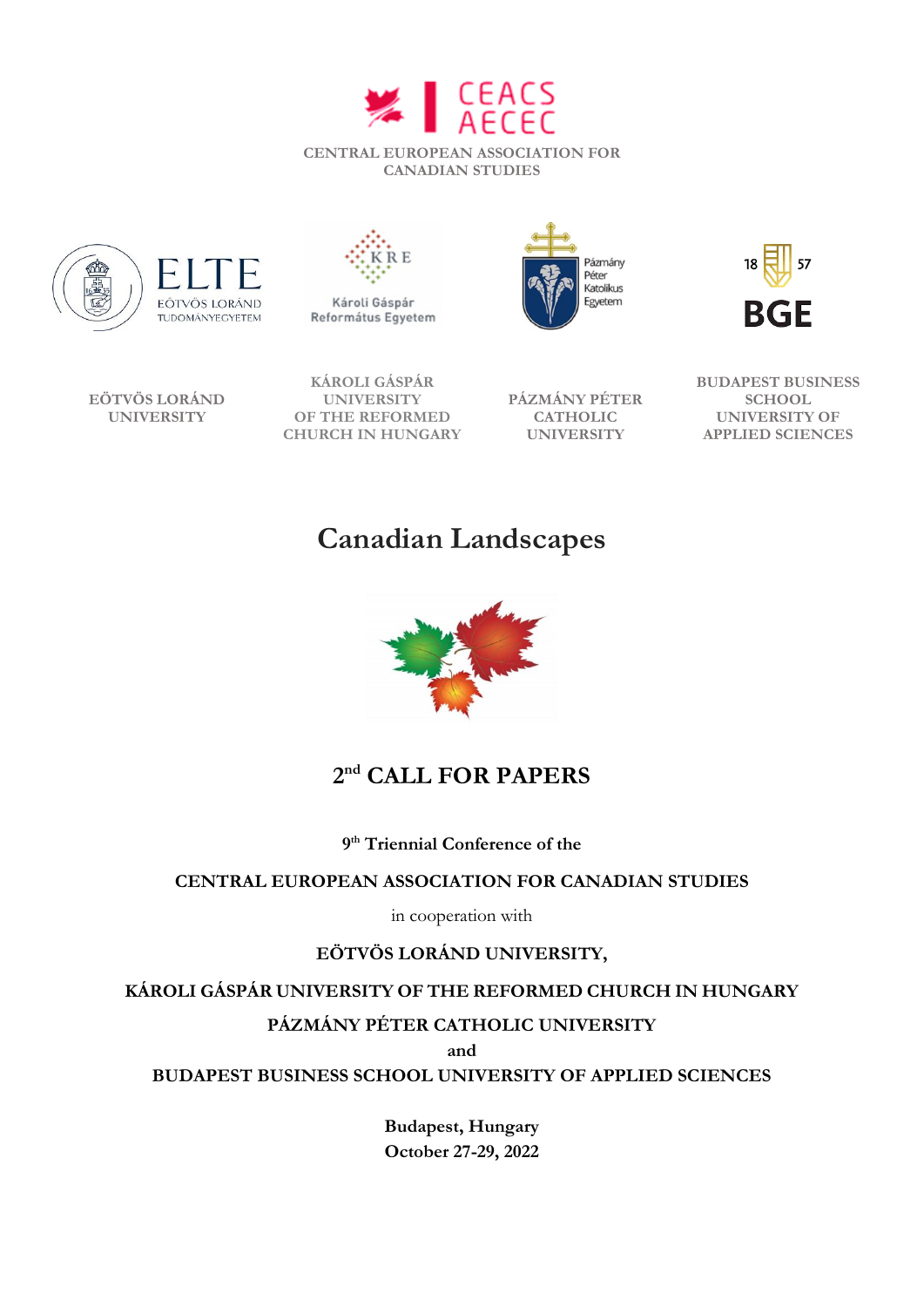The Central European Association for Canadian Studies, in cooperation with Eötvös Loránd University, Károli Gáspár University of the Reformed Church in Hungary, Pázmány Péter Catholic University and Budapest Business School University of Applied Sciences, is pleased to announce a conference on "Canadian Landscapes" to be held in Budapest, Hungary, on October 27-29, 2022.

The organizers continue to be confident that this will be a live event - the first chance for all our members to get together since the previous CEACS conference in Prague in 2018. In any case, however, should the circumstances change, the conference will take place online.

The Conference Organizing Committee welcomes papers in English or French on literary, cultural, political, geographical, environmental, historical, artistic, as well as business and economics-related perspectives of the conference theme, including (but not limited to) the following topics:

- cultural landscapes
- indigenous landscapes
- multicultural and transnational landscapes
- climate fiction
- petrol fiction and other resource management induced landscapes
- geological landscapes
- ecocriticism
- literary and cultural sustainability
- visual arts
- utopian and dystopian landscapes
- (post)apocalyptic landscapes
- landscapes in translation
- ekphrasis
- landscapes and identity
- landscapes of the mind: psychological fiction
- gendered landscapes
- posthuman landscapes
- historical landscapes
- landscapes: theological interpretations
- culinary landscapes
- demographic landscapes
- business landscapes (tourism, hospitality, finance, management, accountancy, foreign trade, EU-Canada relations)
- economic landscapes

The intended program will feature keynote lectures, multiple thematic sessions, panel discussions, sessions for young Canadianists, as well as a teacher-training session and film screening.

Presentations will be 20 minutes, followed by Q&A at the end of each session.

PhD, MA and BA students are also welcome to participate with papers (with the option for BA students to deliver 10-minute presentations).

Abstracts of papers (maximum 250 words) and a one-paragraph CV for those planning to deliver papers should be submitted by e-mail to the organizers at  $karoli. canada@gmail.com$  and at [deak.timea@kre.hu](mailto:deak.timea@kre.hu) by **April 22, 2022**. Participants will be notified of the acceptance of their paper proposals by May 3rd, 2022.

A selection of papers will be published in a special, peer-reviewed journal issue devoted to the theme of the conference.